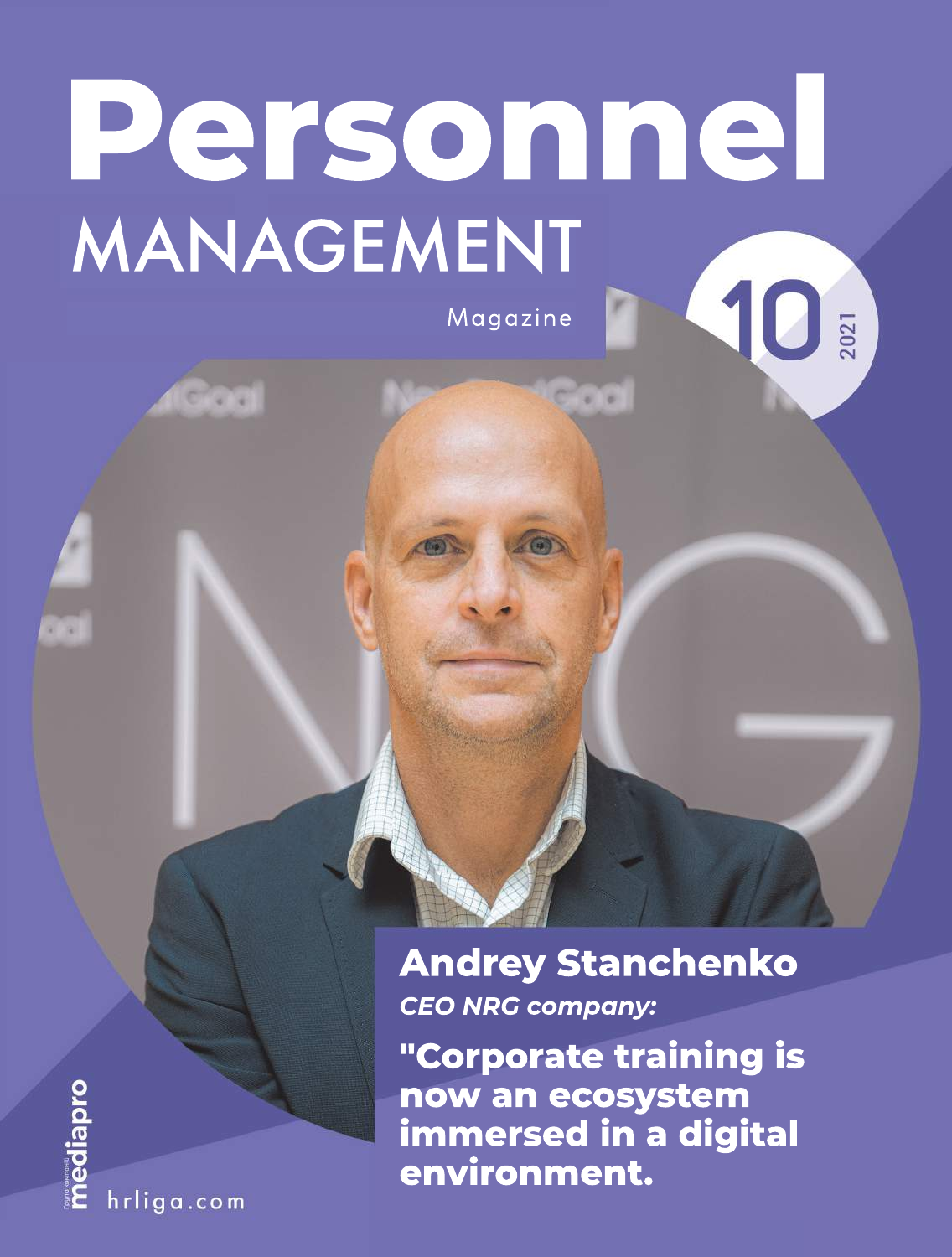"Corporate training is now an ecosystem immersed in a digital environment. It is this environment that defines both the needs in T&D and its opportunities".



**The guest of Olga Makogon, the editor-in-chief of Personnel Management magazine, was a long-time friend of the editorial board, Andrey Stanchenko, a person known among HR, business trainers, consultants and professional speakers.** He is a professional who seems to have mastered everything that is currently known in the world of training and development, and strives to keep up with the times in the Ukrainian market of corporate training and development (L&D): for eight years Andrew has been representing Ukraine in the largest global Association of Corporate Training (ATD) in the United States. A facilitator of strategic sessions, a coach of top teams, a real Mentor... Knowing Andrei as a goal-oriented person, able to work with the specifics of the moment and the most unexpected "black swans", it is not surprising that he named his own company NewRealGoal. He is always looking for something new to lean on now or at least to see beyond the foggy contours of the future those prospects that can be used today to pursue your goal. **Our conversation is about the transformation of learning models in companies.** One way or another, digitalization and numerous digital tools are entering our lives, shaping both the work environment and the living environment in general. **Who, what and how to teach in a world of constant change?**

**Andrii Stanchenko:** The answer to this question is related to managers' understanding of business needs, which leads us to the following series of questions:

- What to train managers?
- What competencies do managers at all levels need?
- Which training model will prevail in current trends?



The customer, not the product, is now at the center of any marketing model, and business is focused primarily on creating value for the customer and a unique customer experience. This is exactly what we need to train employees to do: create such in-demand value. At the same time, the employee himself, in the role of a learner, is also a customer to train. After the Third Technology Revolution, business is no longer product-oriented, it has become customer-oriented. And digitalization, digital technology itself, is a human orientation. There has been a kind of dematerialization: products are increasingly shifting to services, and the main trend is that sales of services are growing more rapidly than the production of goods. Business doesn't work for the warehouse, all companies are trying to catch the very fast-changing needs of the client. So, in my opinion, the main thing is not "what to teach," but "how to quickly understand what to teach." The customer's demand changes, the competencies needed to realize that customer value change,

hence the need for training changes as well.



**А. S.:** Focus in training is shifted to client-oriented approach. In everything. Including a focus on the learner as a customer. In the center of the corporate training becomes an employee, his training needs. This trend is already reflected in the allocation of a new concept of training called eutagogy. Or hutagogy is the same thing. If pedagogy deals with the education of children, and androgogy deals with the education of adults, then eutagogy deals with the education of adults in the context of digitalization.

Why do I draw your attention to the connection between learning and digitalization? The point is that there is an interesting closed loop here: who changed the learning opportunities of this adult learning agent? The digital environment! It has changed the way we live our lives. Digitalization is changing us - and it should also help us learn and grow. We are connected to gadgets: we disconnect from the laptop, we connect to the phone, then to the digital camera, then to the landline. Moreover, we are connected to everything at once, just switching our attention from one digital object to another. Multichannel is the new way of life.



**А. S.:** Not really. Certainly, the scheme "let's teach our employees for six months" does not work anymore, because we have people who will not wait for this. And the business won't wait for it, either. Let's just see what the training model is like now in general. How people learn. For example, someone wants to cook something. Bake a cake. Or wants to make sure the door in the apartment doesn't squeak. What do people do?

- They go to a global video hosting service, Youtube, and enter a query on the topic of interest.
- Choose the most relevant video clip they like.
- They find out a recipe for solving the problem.
- Immediately they convert obtained knowledge into results.

And now let's go back: in order to get such fast "video tutorials", Youtube users have been pouring in all kinds of clips for 10-15 years. It's about comprehensiveness. Complexity, i.e. completeness, consistency and interconnectedness, has not gone away from learning. But now it manifests itself like this: at the right moment, the user connects and immediately gets the training content to achieve the desired result. The complexity remains, but the model has changed. And it has changed precisely because, firstly, it has changed the "portrait" of a learning person and, secondly, the presence of the digital environment, which gives many opportunities. But the primary change is the learner himself.



**А. S.:** Yes. This is the specifics of our time: everyone needs everything right now. The client will not wait when there are thousands or even millions of offers around. Again we come back to the question: what is it now, this comprehensive training? Marketing today has some monopoly on access to people and "launches its tentacles" into learning. In terms of financial technology and online services, the prevailing model is **design thinking.** Digital tools allow you to fully trace the customer's path to purchase and understand not only its pragmatic values (for example, in Uber it is without unnecessary talk to call the car, saving time, money and emotions), but also allow him to get the customer experience. And it's not always measured by value and money. With Airbnb1, you can not just pay less than when checking into a hotel, and for the duration of your stay in the country do not feel like a tourist, but like a resident of a particular city. Because you live in a regular apartment, as if you were a citizen of the country.

The same applies to learning. Now people don't memorize and accumulate information that may or may not come in handy. They learn not "for the sake of it," but in order to put their knowledge into practice immediately. The "knower" and the "learner" are what we are in relation to the digital learning environment. And not just the result of learning, but the process itself becomes meaningful in this new digital world.

The term heutagogy was coined by Stewart Hase and Chris Kenyon in 2000. The authors position eutagogy as a new approach to the organization of adult learning through self-education, the teaching of how to learn independently in the XXI century. The basic principle: the learning subject (the student) is at the center of the process of their own learning. Thus, learning becomes not teacher-centered (on the personality of the tutor) and not subject-oriented (on the studied subject), but student-centered: the main role in the process of comprehension of the new for himself plays the student. The semantics of the Greek word "eutagogy" includes the meaning "to lead to inventions, discoveries, findings, conclusions.

**Modern management is, above all, change management.** *Andrey Stanchenko*

**Personnel Management magazine: Talking to very different members of the HR community, I meet people who do not understand how and what to teach staff. The speed of changes is crazy! How can you build a systematic training of staff in such conditions? Given that investment in training a lot of managers in domestic companies still perceive as a cost, or even unnecessary "pampering" ... Can you answer the question, "What to train employees now?"**

# **"PMM": In other words, corporate training is focused on the needs of employees to nurture their understanding of what customers need?**

# **"PMM": It turns out that comprehensive systemic training is no longer possible? Only microlearning, specific point-to-point trainings remain relevant?**

#### **"PMM": The learner demands instant solutions?**

#### **SYNOPSIS**

**Andrii Stanchenko** graduated from the Crimean State Medical University. He is a candidate of medical sciences. In 2007 he graduated from the National Academy of Public Administration under the President of Ukraine with a degree in economic policy, in 2012 he became a certified management consultant. He received practical experience as a top manager in an international company KRKA. He teaches a change management course in the MBA program. In 2008 he founded the company NewRealGoal (NRG). Holder of the title of "Golden Management Coach" (2020). A representative of the International Speakers Association (CISSA) in Ukraine and vice president of the Association of Management Consultants (CMC).

> **Watching the system already changes the system.**

*Andrey Stanchenko*

1 Airbnb is an online marketplace for placing offers and searching for short-term private rentals all over the world.



How have learning models evolved in the past? There is a certain evolution - and it repeats, in general, for all corporate systems. First, the business identified some need, and it turned out that people don't know how to serve it - so they need to be taught quickly. For example: they don't know how to sell - you have to teach them. But this way is very expensive, because knowledge is in the possession of trainees and is not recorded in the organization, not accumulated, not structured, not left. This is an expensive non-systemic model of training: it seems that we spend a little, but it is money to the wind, and therefore the result is expensive and inefficient.

Then the company switches to repetitive training. A bottleneck is identified - and then training programs are recorded and repeated from year to year, from cycle to cycle - depending on the need. The knowledge stays with the company.

But here are the BANI factors, the external constantly changing context. There is no longer unchanging knowledge (e.g., some uniform methods in sales). External challenges change. And then the employee's approach to training changes. A company opens PMM many opportunities to connect to existing digital resources, which allow an employee to acquire new, necessary right now knowledge. And importantly, the digital environment makes data accumulate. Now training becomes manageable, because the accumulated data can be analyzed and it is possible to understand where the bottlenecks are and what the size of the problem is, as they say, "in numbers.

# **"PMM": So there have been radical changes, but many managers still do not understand this... By the way, what are the main stereotypes in corporate training from the perspective of a manager, an HR manager or a learning employee?**

#### **"PMM": And what are the basic metrics in measuring**

# **learning effectiveness?**

**А. S.:** We know that nothing changes the point of view as much as where you sit. (Smiles.) Everyone sees the process differently, and they don't understand why something needs to be taught and something doesn't. The employee looks from his side, and he gets the feeling that he knows exactly what he needs - and he's being taught something unnecessary. The manager looks from a higher horizon, he has a different point of view. As experts in training, they look from their own bell towers... So, of course, comprehensiveness is very important. Not only in the application of mixed formats, proportions on this or that method of training. There should be a wellestablished dialogue of all stakeholders: how we in the company train and educate. Now in the request for training, the focus is very much shifting from an HR manager and an employee to the manager's vision, because he is responsible for the result of the division, he is the owner of the resources and a critical link. The HR person acts as a consultant and the supervisor acts as the customer of best practice training.



**А. S.:** There is the well-known Kirkpatrick model with its four levels. But at some time interest in the topic of effective learning has faded. Why? Because in pre-digital period measuring of effectiveness was more expensive than actual training and confirmation of its positive impact on the company's results. And now the digital toolkit is increasingly accurate in answering the question, "Does learning lead to business improvement or not?" Importantly, the digital environment itself and helps design learning that leads to results. At the ATD2021 conference, the CLICKS model was presented, visually representing five levels of design, replacing the Kirkpatrick model:

CLICKS Model Checklists for Evaluating Learning Effectiveness



If we have a recurring problem that we need to close with training, we accumulate data. Digital tools help with that. The more workflows are interfaced with the digital environment, the easier it is to identify the problem and measure its magnitude. Digitized data accumulates in the system, the main thing is to be able to analyze it. We can see and measure which factors have the greatest impact on the outcome. It will be clear to the manager where to direct the resource for training.

**If you want to waste money, save on training.** *Andrey Stanchenko*

| 5 domains                 | trainee factors                                                              | workplace factors                                                                        |
|---------------------------|------------------------------------------------------------------------------|------------------------------------------------------------------------------------------|
| <b>Capacity</b>           | What is the bandwidth limit for new<br>trainees?                             | What won't settle into practice and<br>get in the way of implementing the<br>main thing? |
| Layering                  | What is the sequence of skills and<br>what not to miss in it?                | What will be built on top of the<br>existing skill level?                                |
| Instrinsig enablers       | Why would a student care about<br>introducing new things?                    | How do you encourage what<br>motivates the learner?                                      |
| Coherence                 | How will targeted behavior change<br>build into the work?                    | How will work change further after<br>the behavior change?                               |
| <b>Social connections</b> | How will the change in the<br>employee's behavior affect other<br>employees? | How does change sPMMport at the<br>expense of the environment?                           |

#### **The "fluidity" of modern training is due to six streams:**

- **1.** game mentality the flow of attempts (approaches to the projectile).
- **2.** Recommended continuations (NETFLIX) flow of scenarios.
- **3.** Social learning flow of mentors and buddies (peer learning assistants).
- **4.** blockchain certification a stream of training events.
- **5.** Streaming TV stream of personalized and short video consumption.
- **6.** "Choreography" of learning in the workflow stream.

#### **Six stones on which to cross six streams**



#### **"PMM": How often in your practice are there cases when in companies the rank-and-file employees ask the manager for training? Exactly in view of their needs to improve business performance?**

**А. S.:** Today training is an ecosystem. As I said before, the new approach to training, eutagogy, focuses on people's needs. Managers' attitudes toward such requests have really changed. Executives are now asking, "What do you need to achieve better results?" What's more, training is structured along the lines of a social network. A request comes in, "There's such-and-such a problem. Who knows how to do this and that to solve it?" It turns out who has such skills, and these people act as mentors for those who want to learn. Models can vary. Some companies use open platforms, and people from outside the company can tap into their knowledge. This is an important topic that requires a separate discussion. Realizing that an employee's cycle in one company is diminishing, locking them inside their corporate system proves not to be very profitable or effective. The employee will leave anyway. And then new relationships between companies arise. For example, inter-corporate universities are already appearing in the United States, when two or three or more market leaders share the cost of training with each other. Because their staff flows smoothly, and it is cheaper to train like this than to invest in strengthening loyalty.



**The ability to manage change is what separates a brilliant leader from a mediocre one.** *Andrey Stanchenko*